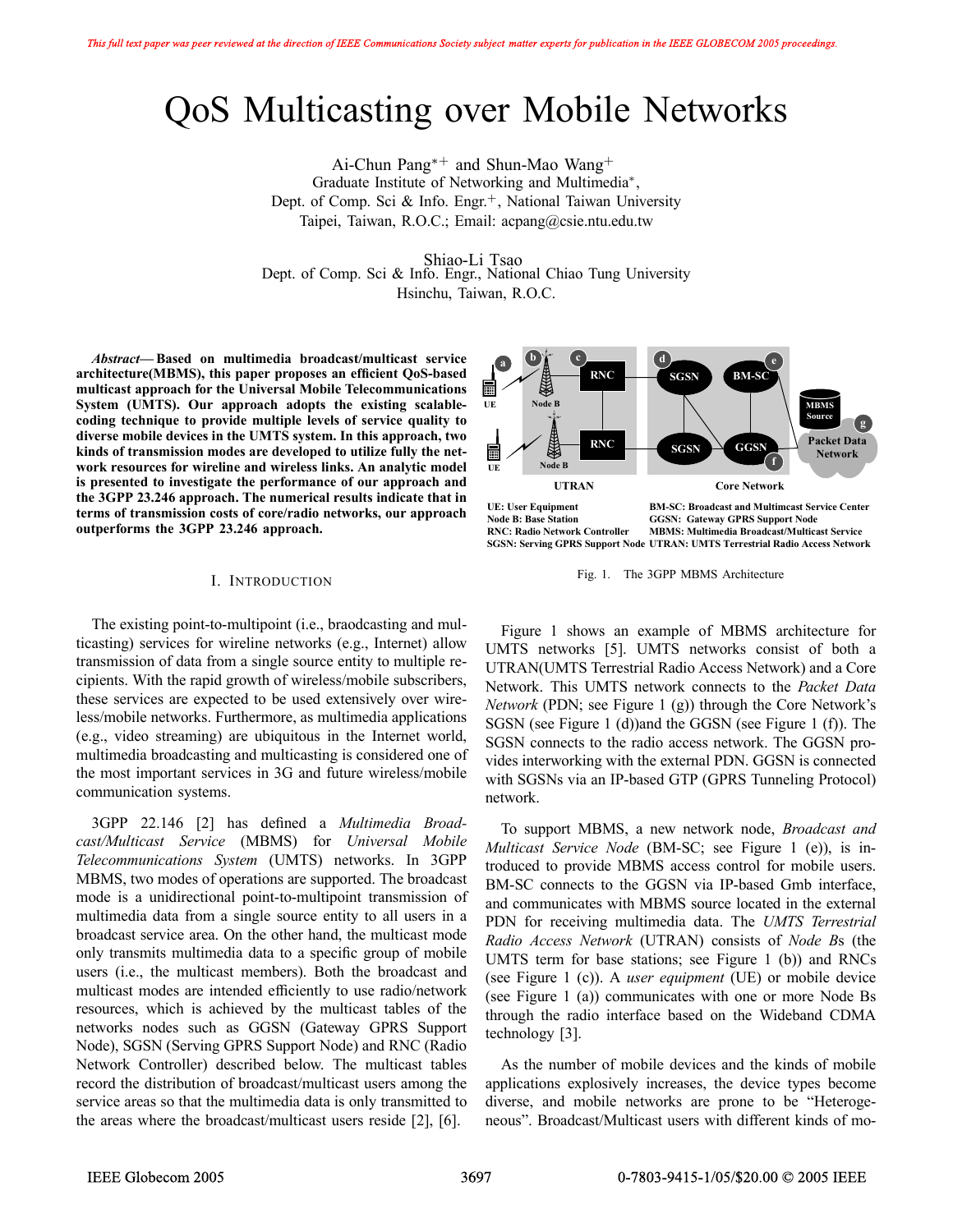bile devices may request different quality levels of multimedia streams due to (1) users' preferences, (2) service charges, (3) network resources, and (4) device capabilities. Thus effectively delivering different quality levels of content to a group of users who request different QoS streams is quite challenging. This paper proposes an efficient QoS-based multimedia broadcasting/multicasting approach to transmit multimedia streams to broadcast/multicast users requesting different levels of service.

Our approach adopts the existing scalable-coding technique to provide multi-layered multimedia transmission for UMTS MBMS. Applying the scalable-coding technique to wireless transmission is intensively studied in the literature. In particular, Yang et. al propose a TCP-friendly streaming procotol, WMSTFP, which, over wireless Internet, reduces packet loss improving the system throughput. The issues for power consumption and resource allocation over wireless channels have also been investigated [9], [4], [10]. However, little work has been done in multimedia broadcasting/multicasting with scalable-coding support.

This paper is organized as follows. Section 2, describes the 3GPP 23.246 approach, and proposes a QoS-based multimedia multicasting approach for heterogeneous mobile networks. An analytic model is presented in Section 3 to investigate and compare these approaches. Section 4 uses numerical examples to evaluate the performance of the 3GPP 23.246 approach and our QoS-based multimedia multicasting approach. Section 5 concludes the paper.

### II. QOS-BASED MULTIMEDIA MULTICASTING FOR UMTS NETWORKS

To support MBMS for mobile devices with diverse capabilities, the 3GPP 23.246 [1] proposes a multimedia multicasting<sup>1</sup> approach for UMTS networks. We assume that four QoS levels based on data rates(i.e., 32Kbps, 64Kbps, 96Kbps and 128Kbps) for multimedia streaming are provided to mobile multicast users. In this approach (Approach  $I$ ; see Figure 2), multimedia (e.g., video and audio) streams are duplicated and encoded as different QoS levels at MBMS source. Then based on users' QoS profiles in the multicast tables maintained by GGSN, SGSNs and RNCs, the encoded video/audio streams of each QoS level are respectively transmitted to the multicast users requesting that quality. As shown in Figure 2, there are two SGSNs in the UMTS network: SGSN1 and SGSN2. SGSN1 covers routing areas RA1, RA2 and RA3<sup>2</sup>. SGSN2 covers routing areas RA4, RA5 and RA6.

To perform QoS-based multicasting in this approach, MBMS source duplicates multimedia streams, and encodes the duplicated streams at four levels. The four encoded streams are transmitted to the GGSN, and based on the multicast table, the GGSN forwards each stream to the SGSNs covering the



Fig. 2. The 3GPP 23.246 Approach I

multicast users with that request. In Figure 2, the streams of 32Kbps, 64Kbps and 96Kbps (through three GTP tunnels) are delivered to SGSN1, and SGSN2 receives four QoS level streams via four GTP tunnels. Similarly, the SGSNs relays the proper streams to the appropriate RNCs, and then to the RAs through radio channels. By using the 3GPP 23.246 approach, the transmitted streams fulfill the QoS level requested by each multicast user.

However, as the number of supported QoS levels increases (i.e., the types of mobile devices increase making the networks more "heterogeneous"), data duplication becomes more serious, which results in more resource consumption at both core and radio networks. Based on standard the 3GPP MBMS architecture [2], we propose more efficient multimedia multicasting approach (Approach II) to deliver scalable-coded multimedia to multicast users requesting specific levels of multimedia quality.

The goals of our multimedia multicasting approach are (1) to have a single multimedia stream source (i.e., no duplication at the MBMS source), (2) to transmit multimedia streams to all members in the multicast group with satisfactory quality, and (3) to utilize effectively the resources of core and radio networks. To achieve these goals, the existing scalable-coding technique is adopted to deliver multimedia streams. Figure 3 elaborates the basic concept for scalable coding. The scalable coding technique utilizes a layered coder to produce a cumulative set of layers where multimedia streams can be combined across layers to produce progressive refinement.

For example, if only the first layer (or base layer) is received, the decoder will produce the lowest quality version of the signal. If the decoder receives two layers, it will combine the second layer (or the enhancement layer) information with the first layer to produce improved quality. Overall, the quality progressively improves with the number of layers that are re-

<sup>1</sup>Broadcasting is a special case of multicasting.

<sup>2</sup>We assume that each RA is covered by one Node B.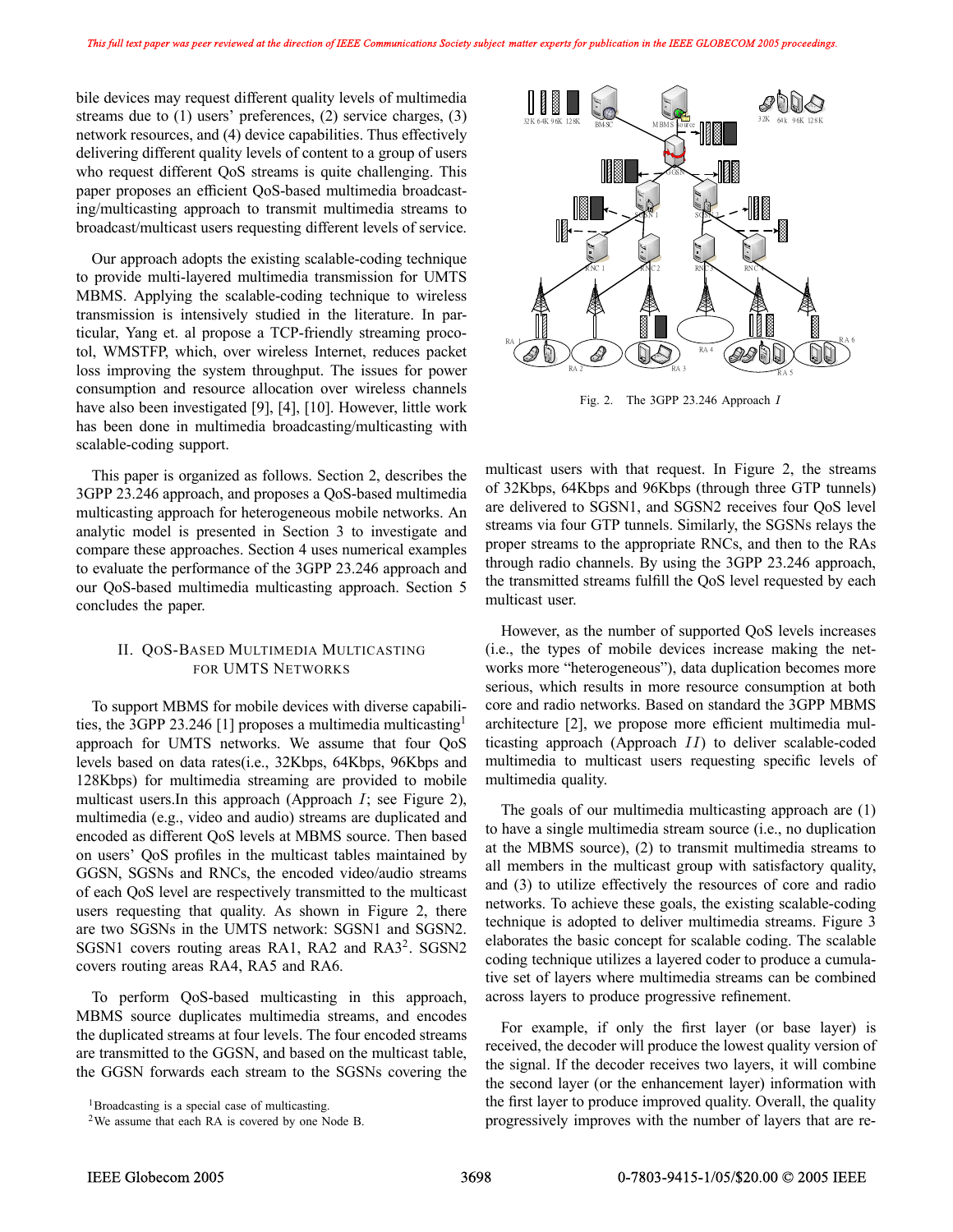

Fig. 3. The Scalable Coding Technique

ceived and decoded. With scalable coding, the requirement of single-source multimedia streams is fulfilled, and all multicast users can decode their preferred multimedia packets depending on the devices' capabilities.

However, effectively utilizing the resources of core and radio networks to transmit scalable-coded multimedia streams is still a challenging issue. We develop two transmission modes for our scalable-coding enabled multimedia multicasting: "Packed" mode Approach  $II_A$  and "Separate" mode Approach  $II_B$ . In the packed mode (see Figure 4), all layered multimedia data for one frame are packed into a packet at MBMS source. Then these packed packets are sequentially delivered in one shared tunnel (between GGSN and SGSN, and between SGSN and RNC) and then in one shared radio channel to all multicast users. Each packed packet consists of one frame of 4-layered multimedia data,as shown in Figure 4, packets are sent from GGSN to the SGSNs (i.e., SGSN1 and SGSN2), the RNCs (i.e., RNC1, RNC2, RNC3 and RNC4) and then the RAs (i.e., RA1, RA2, RA3, RA5 and RA6) where the multicast users reside. Upon receipt of 4-layered multimedia data, the multicast users select certain layers to decode based on their preferences.

For Approach  $II_A$ , our QoS-based multimedia multicasting can be easily implemented in UMTS networks without any modification of the existing GGSN, SGSNs and RNCs. Since the GGSN, SGSNs and RNCs are not aware of scalable coding and can not differentiate the layers of multimedia streams, 4-layered multimedia streames must be sent to all multicast users regardless of the users' request. This may result in extra resource (i.e., link bandwidth and channelization code) usage at the core and radio networks. Also, this leads to increased power consumption caused by mobile devices (e.g., the mobile phone in RA2) requesting low-quality multimedia streams.

Therefore "Separate" mode (Approach  $II_B$ ) is developed to improve the transmission efficiency of scalable coded multimedia streams. Figure 5 shows the scenario of "Separate" mode for scalable-coded multimedia multicasting. In Approach  $II_B$ , each layered multimedia datum is encapsulated in one GTP packet, and all GTP packets are transmitted through a single tunnel. To deliver effectively the scalable coded multimedia streams, the GGSN, SGSNs and RNCs must



Fig. 4. Transmission Approach  $II_A$  for Our QoS-based Multimedia Multicasting



Fig. 5. Transmission Approach  $II_B$  for Our QoS-based Multimedia Multicasting

be modified to become aware of scalable coding. Importantly, these network nodes do not have to understand how scalable coding works. They only need to differentiate the layers of received multimedia streams, which can be accomplished through the tag of GTP packet headers.

Since the layer-differentiation can be done by the RNCs, each layer stream would be transmitted by one radio channel, and mobile devices can freely select and receive their preferred layers. This results in a significant reduction of the power consumption from mobile devices and the channel usage in radio networks. Based on the above discussion, Table I compares our proposed QoS-based multimedia multicasting approach (Approach  $II_A$  and Approach  $II_B$ ) with 3GPP 23.246 Approach I. The following issues are addressed.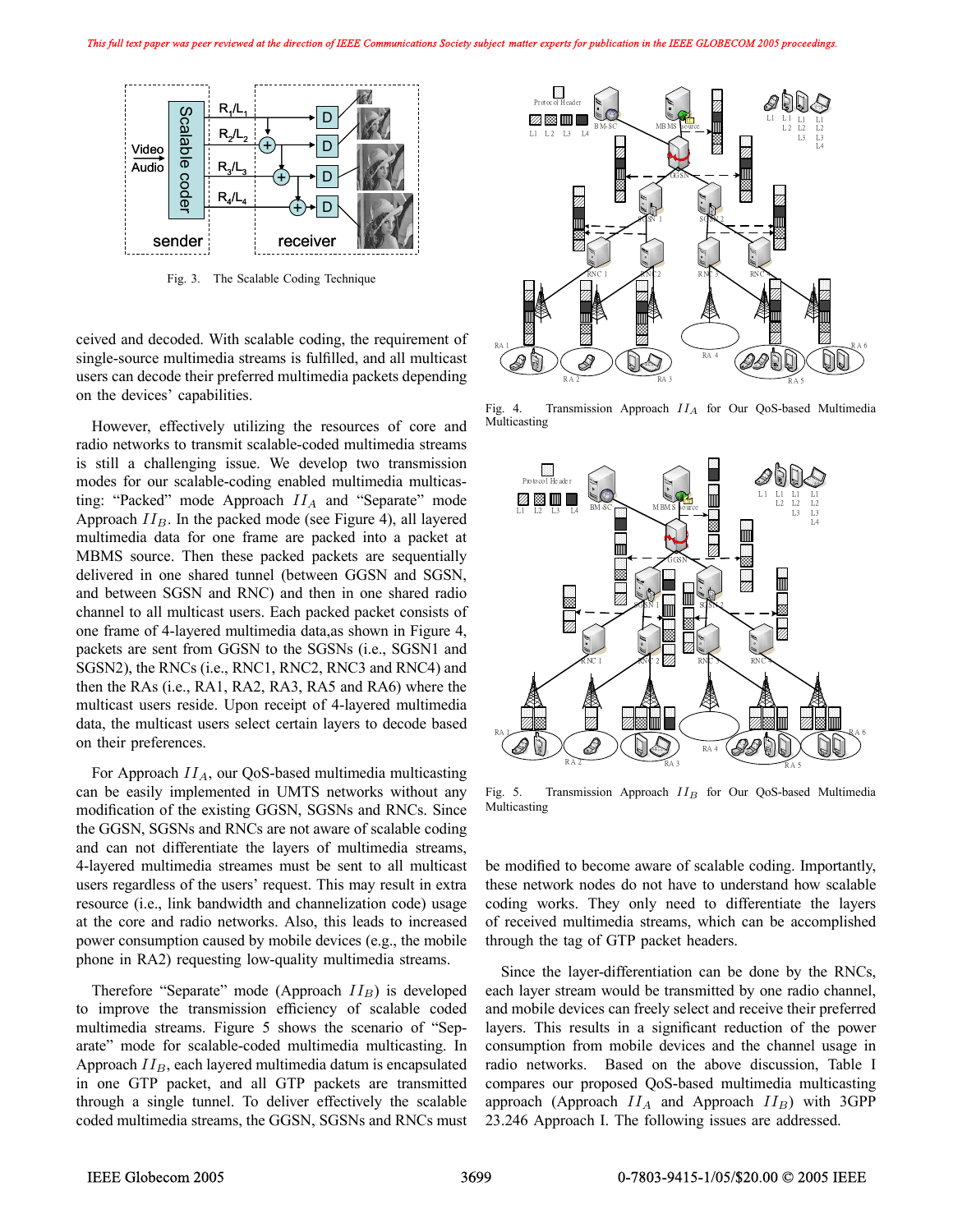TABLE I COMPARING OUR PROPOSED QOS-BASED MULTIMEDIA MULTICASTING WITH 3GPP 23.246 APPROACH

| Approaches<br><b>Issues</b>                                       | Approach I<br>(3GPP 23.246) | Approach $\mathbf{II}_A$ | Approach II <sub>B</sub> |
|-------------------------------------------------------------------|-----------------------------|--------------------------|--------------------------|
| <b>Issue 1: OoS Maintenance</b><br>for Multicast Users            | <b>Yes</b>                  | No                       | Yes                      |
| <b>Issue 2: Single Source for</b><br><b>Heterogeneous Devices</b> | No                          | Yes                      | Yes                      |
| <b>Issue 3: Synchronization</b><br>Problem (for UE)               | No                          | No                       | Yes                      |
| <b>Issue 4: Adaptation to</b><br><b>Bandwidth Variation</b>       | No                          | No                       | Yes                      |

1. QoS Request maintenance for Multicast Users : Both 3GPP 23.246 Approach I and Approach  $II_B$ select the multicasting path for a specific quality of multimedia streams based on the users' QoS profile. Thus the network nodes such as GGSN, SGSNs and RNCs in these two approaches have to maintain the QoS requests of mobile users. However, since all scalable-coded layers of multimedia streams are delivered to the multicast users, QoS maintenance for multicast users is not needed in Approach  $II_A$ .

2. Single Source for Heterogeneous Devices : For Approach I, the multimedia streams have to be duplicated and encoded as different qualities at MBMS source. On the other hand, since the scalable coding technique is used in Approach II, duplication can be avoided.

3. Synchronization Problem(for UE) : For Approach  $II_B$ , UEs may receive multiple layers of multimedia streams through several channels, which results in the synchronization problem between the received layered streams.

4. Adaptation to Bandwidth Variation : Approach  $II_B$  is capable of adapting to bandwidth variation especially for the bandwidth reduction of wireless links. When the bandwidth suddenly reduces, the transmission of multimedia streams for high quality can be temporarily suspended. At this point, the mobile devices with ongoing high-quality multimedia transmission can still receive low-quality streams without causing service interruption. This can not be achieved through Approach I and Approach  $II_A$ .

#### III. ANALYTIC MODELING

This section presents an analytic model to investigate the 3GPP 23.246 Approach I and our QoS-based multimedia multicasting Approach II including both Mode A and Mode B. Without loss of generality, we assume that there is one GGSN in the UMTS system. Let  $N<sub>S</sub>$  be the number of SGSNs,  $K$ be the number of RNCs covered by each SGSN, and  $M$  be the number of Node Bs covered by each RNC. Thus the total numbers ( $N_R$  and  $N_B$ ) of RNCs and Node Bs are respectively  $N_S K$  and  $N_S K M$ .

This analytic model is analyzed in terms of transmission cost of core and radio networks. The transmission costs  $(C_t)$ for these two approaches are measured by the following weighted function of bandwidth requirement of multimedia transmission for core and radio networks.

$$
C_t = B_g C_g + B_s C_s + B_r C_r + B_b C_b, \tag{1}
$$

where  $B_q$ ,  $B_s$ ,  $B_r$  and  $B_b$  respectively represent the total bandwidth requirements for multimedia multicasting between the GGSN and the SGSNs, between the SGSNs and RNCs, between the RNCs and Node Bs, and between the Node Bs and UEs. Similarly,  $C_g$ ,  $C_s$ ,  $C_r$  and  $C_b$  respectively denote the unit transmission costs between the GGSN and the SGSNs, between the SGSNs and RNCs, between the RNCs and Node Bs, and between the Node Bs and UEs. The weighting factors (i.e.,  $C_q$ ,  $C_s$ ,  $C_r$  and  $C_b$ ) are used since the link bandwidth of core networks is much larger than that of radio networks. Thus the unit transmission costs in core networks are generally lower than the equivalent costs in radio networks. Furthermore, the transmission cost over a wireless link is significantly higher than over a wireline link. From [7], the values of  $C_q$ ,  $C_s$ ,  $C_r$  and  $C_b$  are set to 0.2, 0.2, 0.5 and 5. To compute the total bandwidth requirements  $B_q$ ,  $B_s$ ,  $B_r$  and  $B_b$ , two classes of RAs are considered. Class 1 RAs cover complicated areas with dense population, and thus with diverse mobile devices. On the other hand, simple RAs (Class 2) have a uni-type of mobile devices. Let  $\alpha$  be the portion of class 1 RAs, and assume that class 1 and class 2 RAs are uniformly distributed in the UMTS system. Note that our model can be easily extended to analyze other distributions of class 1 and class 2 RAs. Due to the page limitation, details of our analytic model are omitted, and the reader is referred to http://www.csie.ntu.edu.tw/<sup>∼</sup>acpang/TR.htm.

#### IV. PERFORMANCE EVALUATION

Based on the analytic model in the previous section, we use some numerical examples to evaluate the performance of the 3GPP  $23.246$  Approach I, and QoS-based multimedia multicasting Approach  $II_A$  and Approach  $II_B$ . In our experiments, Foreman is used for test sequences, and the number of frames (with the size of 176x144 QCIF) is 400. MPEG-4 FGS and MPEG-4 respectively are used for scalable coding and non-scalable coding, and Codec adopts Microsoft MPEG-4 Reference Software [8]. Furthermore, uni-truncation (with equivalent bit-rate) is used for all enhancement layers of I-Frame and P-Frame. Six levels of service quality are provided in the experiments. For non-scalable coding, the six quality levels are defined by 120Kbps, 150Kbps, 180Kbps, 210Kbps, 240Kbps and 270Kbps bit rates. To have similar quality levels (i.e., similar PSNR values) for scalable coding, some experiments for quality measurement are made. For these experimental results, the reader is referred to